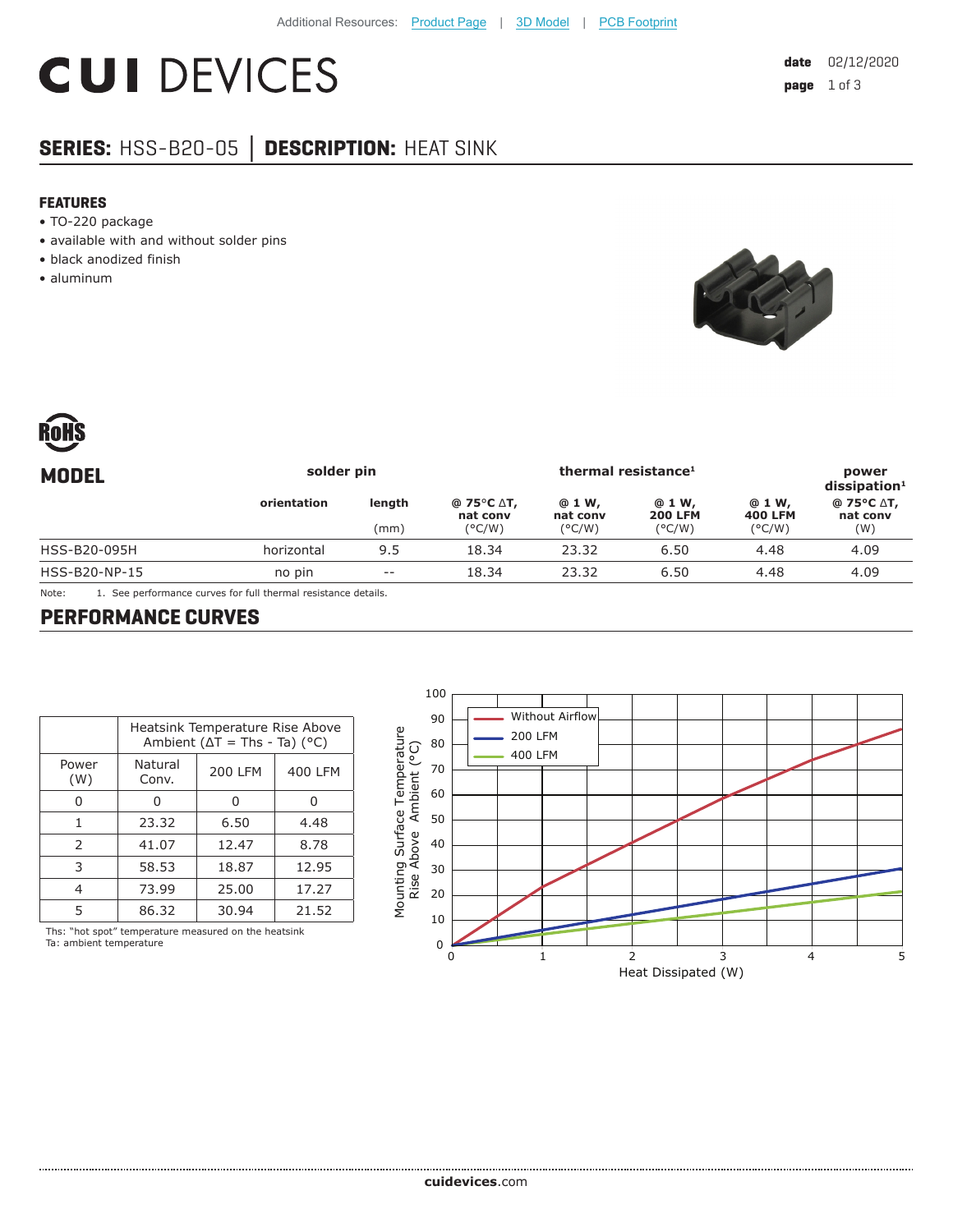### **MECHANICAL DRAWING**

units: mm tolerance: ±0.5 mm

| MATERIAL         | AL5052                                      |
|------------------|---------------------------------------------|
| <b>FINISH</b>    | black anodized                              |
| <b>THICKNESS</b> | $0.8$ mm                                    |
| WFIGHT           | HSS-B20-095H: 2.9 g<br>HSS-B20-NP-15: 2.9 g |



**HSS-B20-095H HSS-B20-NP-15**